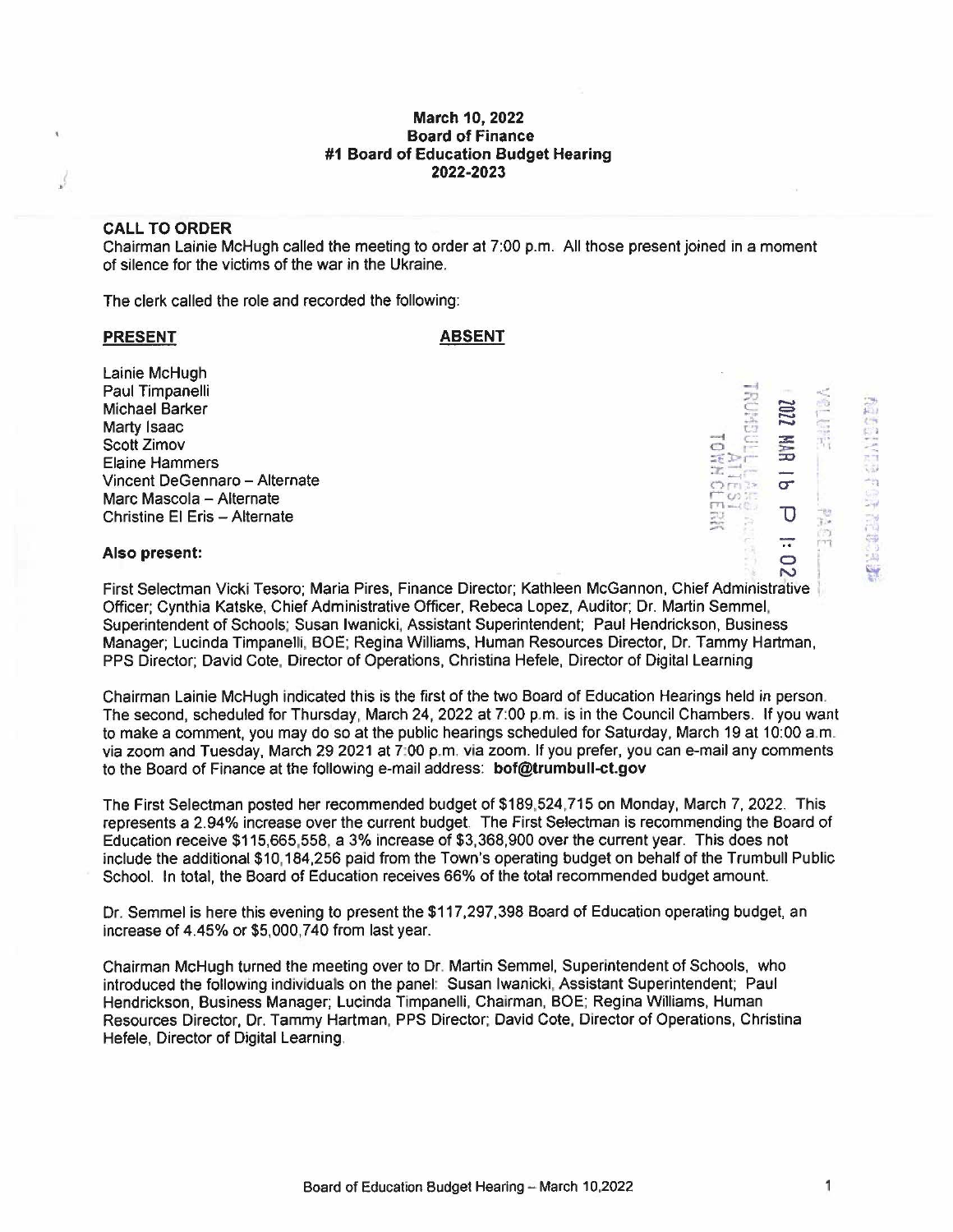Dr. Semmel began the presentation, indicating that salaries, benefits and purchased services represent 93.2% of the entire budget. The primary drivers are salaries, so less than a 4.45% increase would mean the majority of cuts would be staff related.

He went on to add that we are trying to rebuild the personnel infrastructure using selective hiring and the strategic use of Federal Grants. The salary requests include contractual increases and a reserve for negotiations.

An 8% increase for medical insurance coverage is also included with the final figure coming in March or April. We had hoped that this might be lower but it looks doubtful.

We expect a \$300,000 savings due to teacher turnover and we are reducing elementary school staff (3 FTEs} based on enrollment numbers. We also want to implement elementary Spanish and we are looking to eliminate the strings / band account deficit.

Dr. Semmel provided a history of the issues that took place, prior to when he started in September 2020.

In the 2019 - 2020 school year, there were financial concerns revealed, including the use cash accounts to help offset budget issues. In addition, the BOE hired Paras as subs rather than FTES, eliminating the need to pay benefits. During the Pandemic, the BOE realized savings because they closed the schools, but not enough to avert a crisis.

In 2020  $-$  2021, there were significant staff cuts made to balance the budget  $-24.5$  certified and 8 noncertified - in all, 32.5 staff cuts. They did not feel the impact of this immediately, since they were still remote, but they did identify learning losses across all grade levels.

In 2021 - 2022, schools opened 100% and the learning loss became the primary concern. Due to this, we used the ESSR grants to eliminate the learning loss that we were facing instead of letting it continue where it would only get worse. We had an increase of 125 students at the elementary level that included 72 new IEPs and 50+ new English learners. With additional new English learners came additional mandates and in addition the free lunch program was showing an increase. Using the ESSR Grant Funds, we were able to add the 8.5 FTEs that we considered the most important ones at that time.

For the 2022 - 2023 budget, we have resolved most of the FTE issues and we are still trying to recover lost positions. The demographics in the state are changing and, as such, we are experiencing a rise in speciat education students, English language learners and free/reduced lunches.

In order to resolve the issue of possibly creating a funding cliff, we are using the APR Grant over a time. In 2020-21, we added 27 FTEs putting 15 in the budget and using APR Grant funds for the remaining 12 FTSs. In the 2022-2023 budget, we added an additional 4 of the 27 FTEs to the Budget, and funded the remaining 8 FTEs using APR funds. In the 2023-2024 budget, we will add an additional 4 of the 27 FTEs to the Budget, and fund the remaining 4 FTEs using APR funds. In the 2024-2025 budget, no additional FTEs to the Budget and, actually reduce the total FTEs to 21, not funding any EFTs using APR funds.

Dr. Semmel then discussed the per pupil expenditures. He indicated that we are in DRG B and rank 20<sup>th</sup> out of 21 with cost per pupil. As a point of comparison, he chose the town of Glastonbury due to its similarities in per capita income and population. Per pupil expense for Glastonbury is \$18,755, and when compared to our per pupil cost of \$ 17,579, we would need an additional 7.1% to reach their level. This proves the Board of Education is not overfunded.

Dr. Semmel then turned the meeting over to Regina Williams, Human Resources Director. Ms. Williams explained the difficulty she encountered when trying to determine the actual number of FTEs. We noted that no one had trained to use Munis for Human Resources, there were Union violations, and personnel added without approval outside the budget process. She went on to add that she has taken actions to reconcile the number of FTEs and formalize a new process for new staff. She also noted that the manual tracking of FTEs is dangerous / risky. She went on to add that they restored 15 paras as FTEs. In the budget, they are requesting an additional 5.5 paras and 12 certified staff.